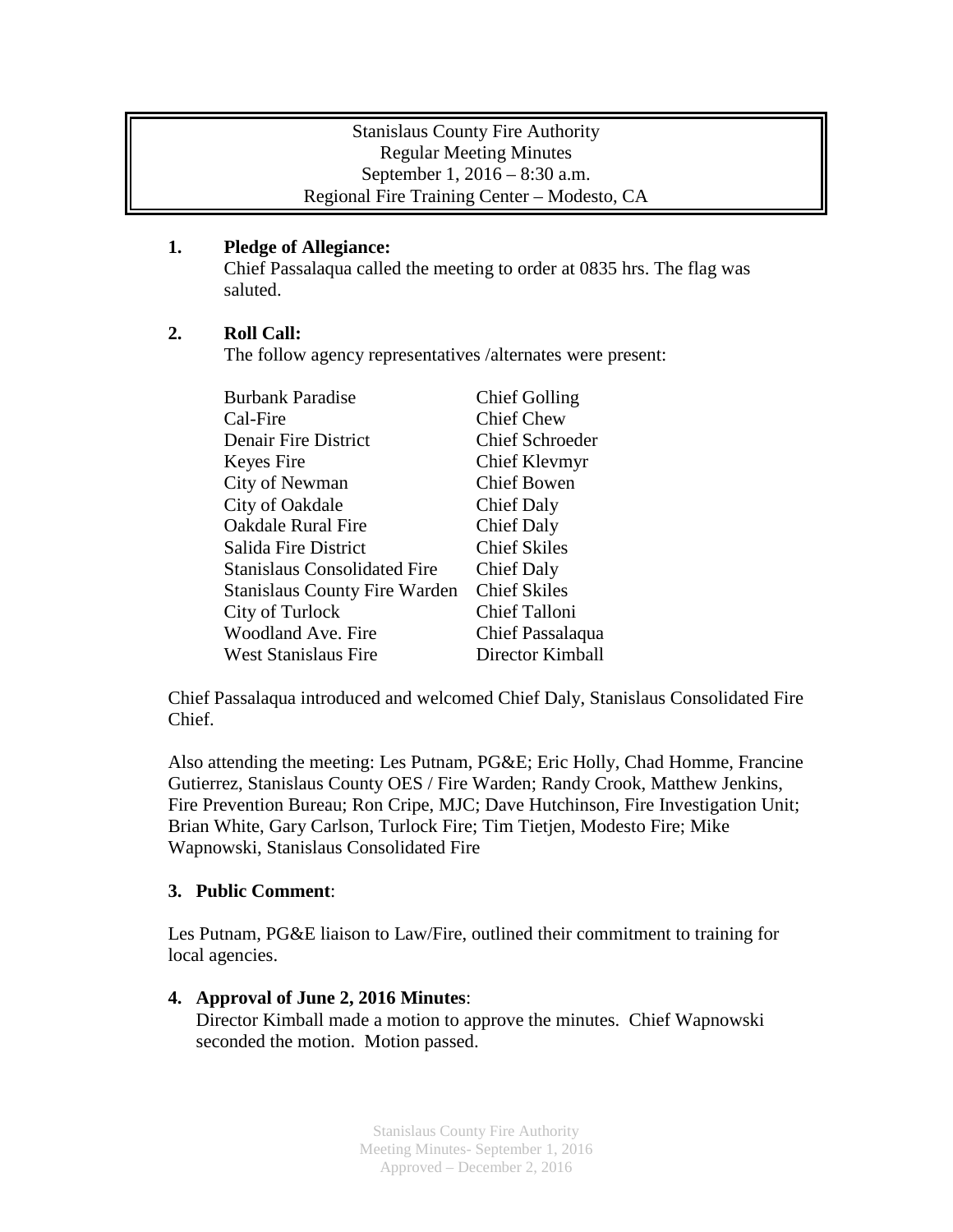## **5. Staff/Committee Reports**

### **5.1 Fire Investigation Report**

Dave Hutchinson reported a total of 216 investigations during the reporting period of May - July 2016. A full report was included in the packet.

## **5.2 Fire Prevention Report**

Fire Marshal Crook reported school inspections will begin in the next two weeks. Hotel inspections will follow. Fire Prevention continues to see a steady flow of weed complaints. Fire Prevention week is October 9-15.

## **5.3 Fire Communication Report**

Chad Homme reported testing of the CAD 2.0 continues and all MCDs will be updated once the testing has occurred. SR911 has released a new version of the hydrant layers for us on MDCs. Contact Chad to have this installed on your department MDCs. Active 911, bypassing the HipLink interface due to a system change to Everbridge, has been completed. All agencies and departments have been migrated to Everbridge. If your agency needs additional training, contact Chad. Fire Simulcast Project continues to move forward although there have been several delays due to equipment issues. CP-1 will received two portable antenna masts which will enable it to be typed as a Type 1 Mobile Communications Center. Salida Fire is coordinating the install of the masts. There is a Communications Advisory Committee meeting on September 13, 2016 at 1:30 p.m. at SR911. A full report was included in the packet.

#### **5.4 Fire Training Report**

Ron Cripe reported MJC will offer several Fire & EMS courses this fall, including a full MJC Fire Academy. Additional upcoming classes include LARRO and RS1, Haz-Mat and Wildland. Watch for dates. A full report was included in the packet.

#### **5.5 Administrative Report**

Chief Skiles provided a FY 2015-2016 Year End Summary of the Less than County-Wide (LTCW) budget. The fiscal year ended in a positive position due to savings in the Fire Prevention and Fire Investigations programs. LTCW came in 20% higher than budgeted due to a substantial increase in the County Tax Roll and significant increases in new construction inspections increased the Fire Prevention fees for service about 8.5%. A written reported was provided at the meeting.

# **6. Agenda Items**

6.1 Fire Code Adoption Process and Timeline – Jerry McDaniel

Stanislaus County Fire Authority Meeting Minutes- September 1, 2016 Approved – December 2, 2016